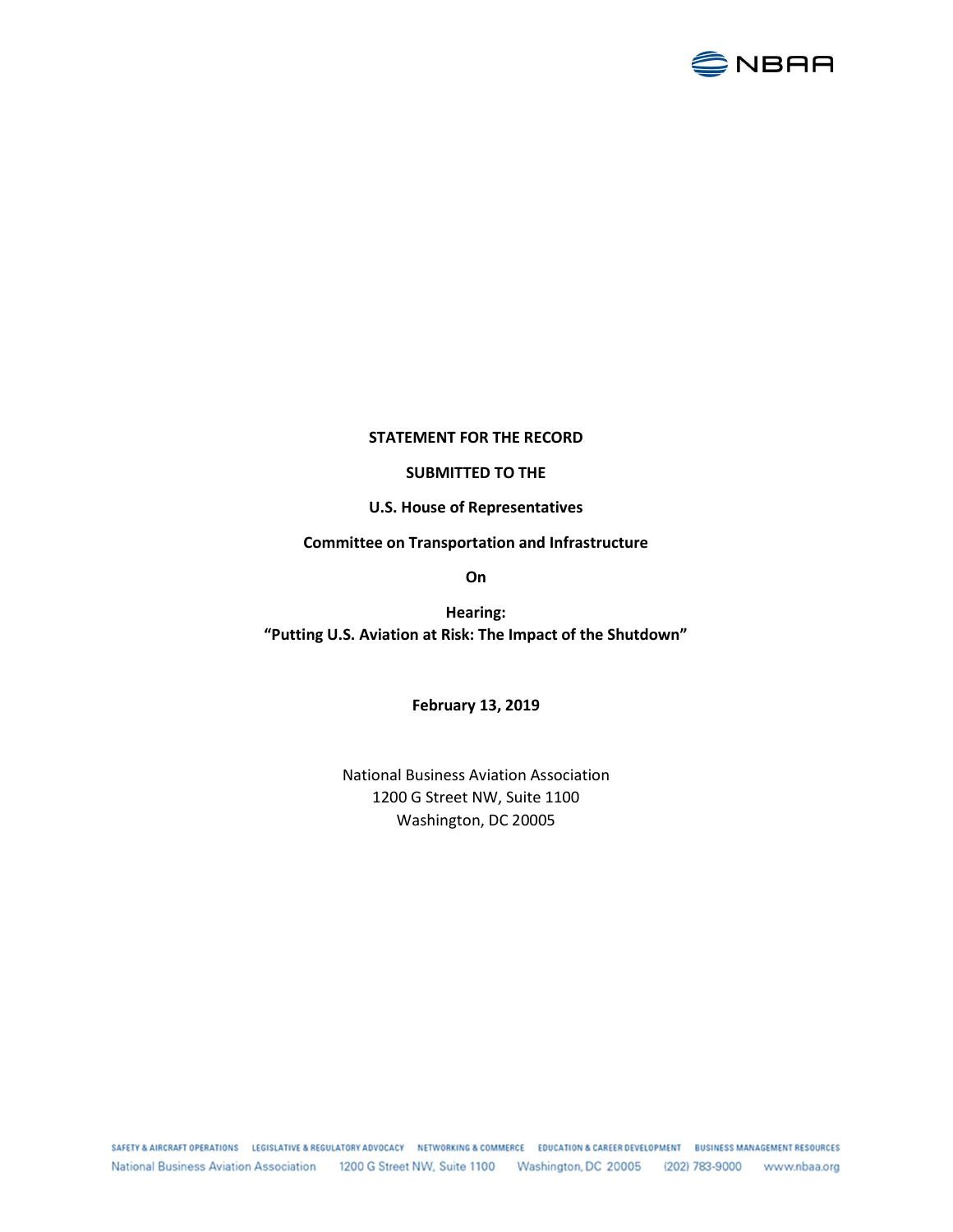Chairman DeFazio, Ranking Member Graves and members of the Committee on Transportation and Infrastructure, thank you for holding this important hearing to address the significant challenges faced by the entire aviation system during the most recent 35-day partial government shutdown. On behalf of our 11,000-member companies, the National Business Aviation Association (NBAA) is pleased to submit this statement.

The United States has the largest, safest and most diverse aviation system in the world, and this system functions so well thanks to tens of thousands of dedicated Federal Aviation Administration (FAA) employees. While much of the discussion during the most recent shutdown focused on our traffic control system, there were also negative impacts on the general aviation industry. General aviation annually contributes \$219 billion to the U.S. economy and provides more than 1 million jobs, many of which are dependent on a fully-functioning FAA.

One of the major challenges for NBAA members during the shutdown was reduced staffing at Flight Standards District Offices (FSDO). While certain aviation safety inspectors were deemed essential and worked without pay during the shutdown, the reduced staffing meant that only safety-critical functions could be performed. Safety is of course the number one priority; however, FSDOs perform other functions that general aviation operators rely upon to conduct their business.

This meant that during the most recent shutdown, Part 135 air charter operators were unable to add new aircraft to their fleets. For NBAA member company Jet Logistics Inc., which transports human organs for transplant using Part 135 aircraft, this presented a significant challenge. The company was prepared to add two new aircraft to its charter certificate as there is a growing need for operators who are qualified to conduct organ-transplant flights. However, due to the 35-day shutdown, the two new aircraft, representing a \$12 million-dollar investment were grounded, halting transplant flights.

For another Part 135 operator that provides cargo flights to a small community lacking service from larger carriers, the shutdown reduced their ability to provide service. In order for its pilots to be qualified and meet FAA requirements, the operator needed a check airman that had a current authorization. During the shutdown, this authorization could not be issued, and the operator was forced to ground four of its five cargo aircraft. This had serious financial consequences for both the cargo company and the clients that rely upon its service.

For flight training providers, the shutdown resulted in delays and slowdowns that reduced the number of qualified pilots available to the industry. To issue pilot certificates, flight training providers require regular authorizations from the FAA, and these could not be renewed during the shutdown. The inability of training providers to issue certificates had the potential to halt pilot training and prevent aircraft from having the necessary crews to operate.

During the shutdown, the qualifications for training center evaluators also expired and there was a backlog for approval of flight simulators. This made it impossible for organizations to conduct critical training activities, resulting in negative economic impacts. Training providers work in close partnership with the FAA, and for this system to generate qualified pilots, there simply cannot be extended government shutdowns where critical authorizations expire.

With passage of the FAA Reauthorization Act of 2018, the FAA Aircraft Registry was deemed essential, meaning that dedicated registry staff worked without pay during the shutdown. This change allowed